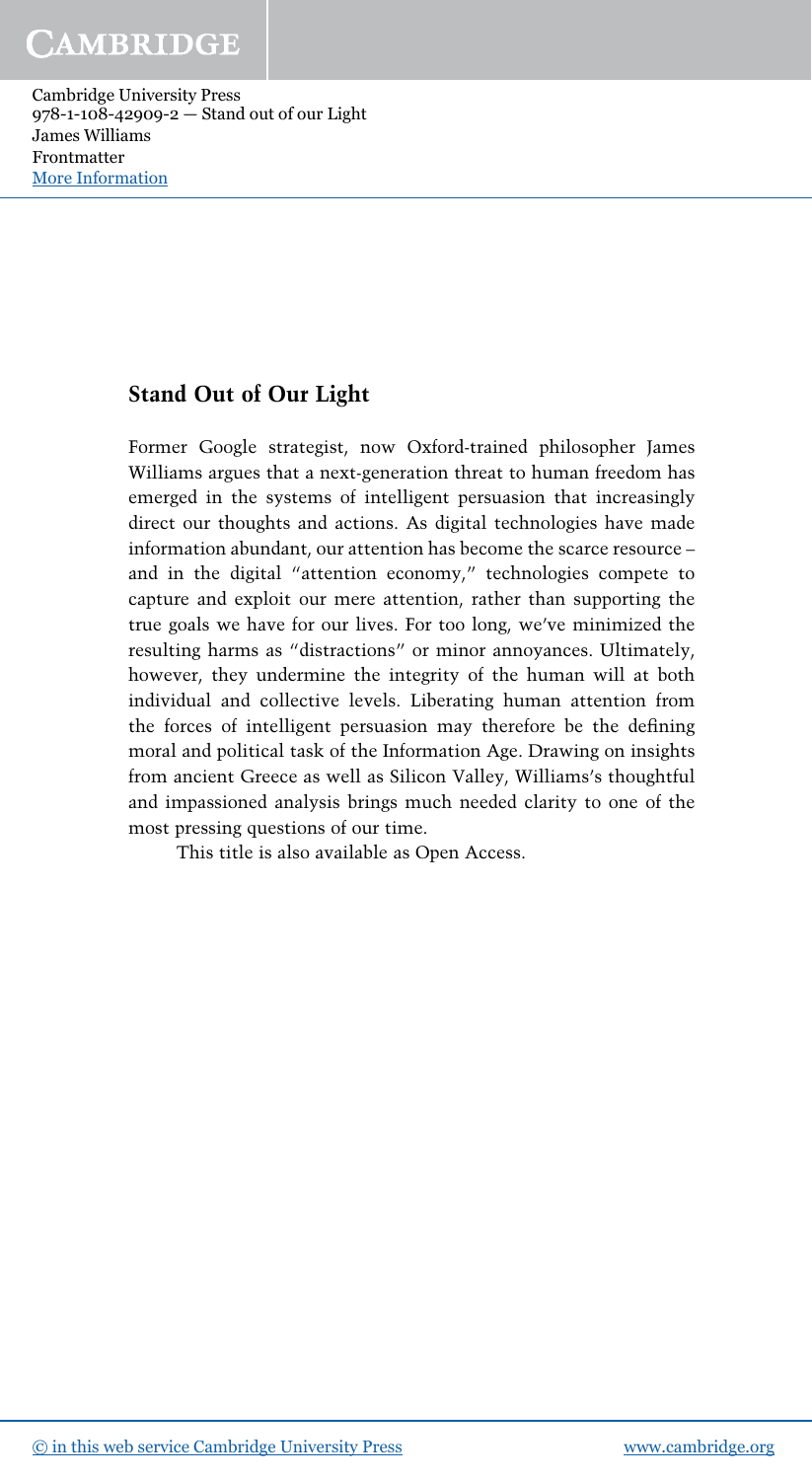# **Stand Out of Our Light**

Freedom and Resistance in the Attention Economy

**JAMES WILLIAMS** *University of Oxford*

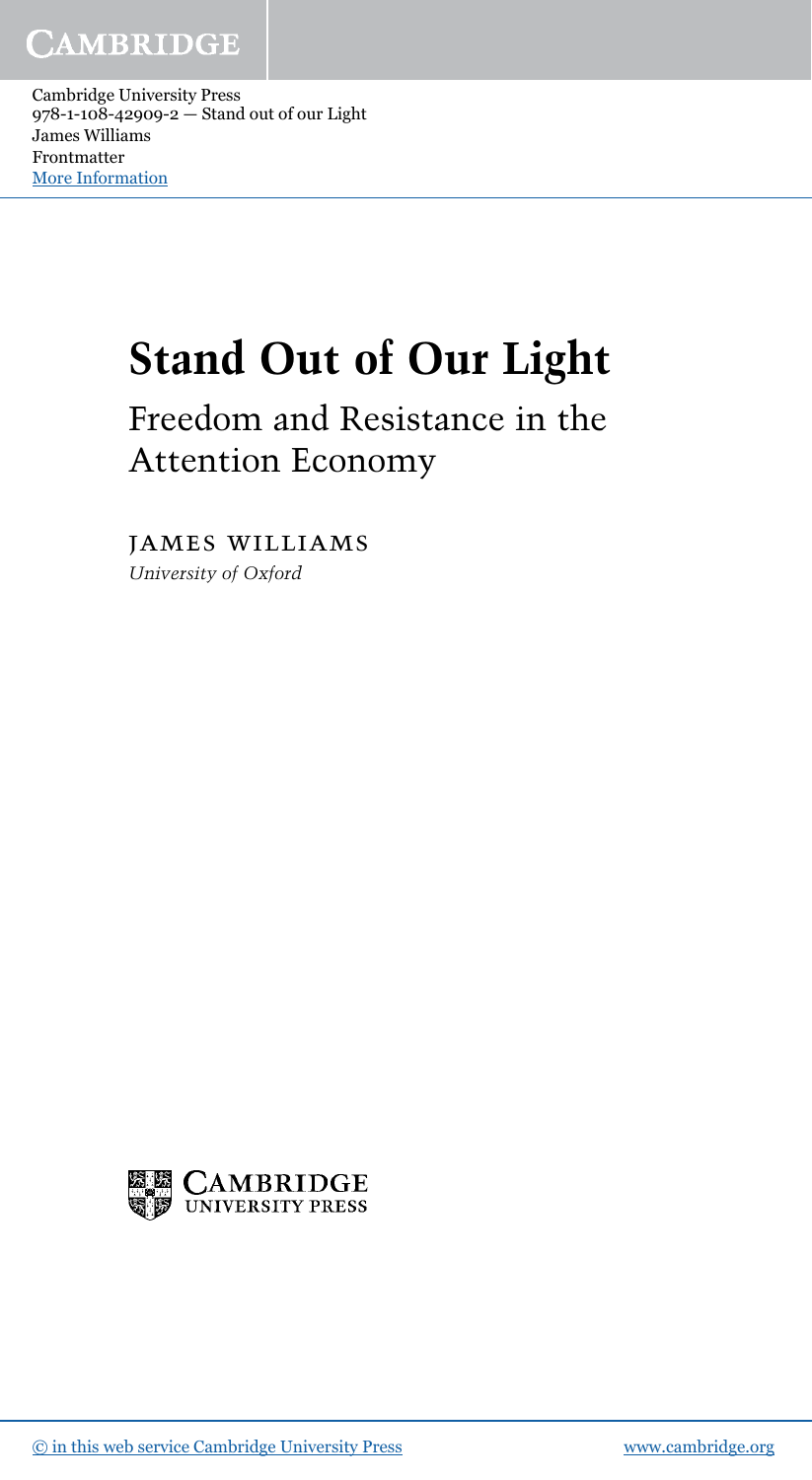#### **CAMBRIDGE** UNIVERSITY PRESS

University Printing House, Cambridge CB2 8BS, United Kingdom

One Liberty Plaza, 20th Floor, New York, NY 10006, USA

477 Williamstown Road, Port Melbourne, VIC 3207, Australia

314–321, 3rd Floor, Plot 3, Splendor Forum, Jasola District Centre, New Delhi – 110025, India

79 Anson Road, #06–04/06, Singapore 079906

Cambridge University Press is part of the University of Cambridge.

It furthers the University's mission by disseminating knowledge in the pursuit of education, learning, and research at the highest international levels of excellence.

www.cambridge.org Information on this title: www.cambridge.org/9781108429092 DOI: 10.1017/9781108453004

© James Williams 2018

This work is in copyright. It is subject to statutory exceptions and to the provisions of relevant licensing agreements; with the exception of the Creative Commons version the link for which is provided below, no reproduction of any part of this work may take place without the written permission of Cambridge University Press.

An online version of this work is published at http://dx.doi.org/10.1017/9781108453004 under a Creative Commons Open Access license CC-BY-NC 4.0 which permits reuse, distribution and reproduction in any medium for noncommercial purposes provided appropriate credit to the original work is given and any changes made are indicated. To view a copy of this license visit https://creativecommons.org/licenses/by-nc/4.0

All versions of this work may contain content reproduced under license from third parties.

Permission to reproduce this third-party content must be obtained from these third-parties directly.

When citing this work, please include a reference to the DOI 10.1017/9781108453004 First published 2018 Reprinted 2018

Printed in the United Kingdom by TJ International Ltd. Padstow Cornwall

A catalogue record for this publication is available from the British Library.

ISBN 978-1-108-42909-2 Hardback ISBN 978-1-108-45299-1 Paperback

Cambridge University Press has no responsibility for the persistence or accuracy of URLs for external or third-party internet websites referred to in this publication and does not guarantee that any content on such websites is, or will remain, accurate or appropriate.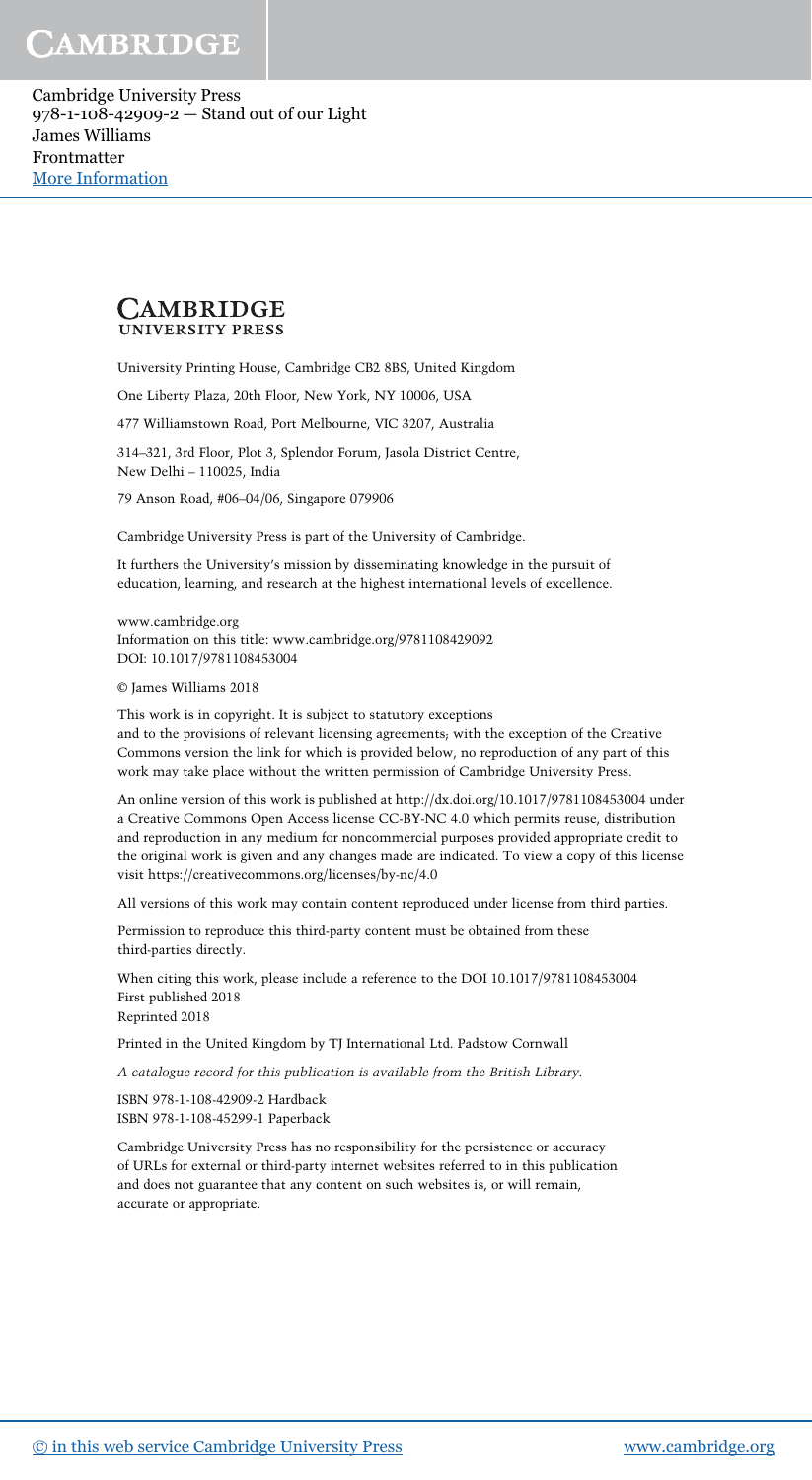Cambridge University Press 978-1-108-42909-2 — Stand out of our Light James Williams Frontmatter [More Information](www.cambridge.org/9781108429092)

*For Alexander*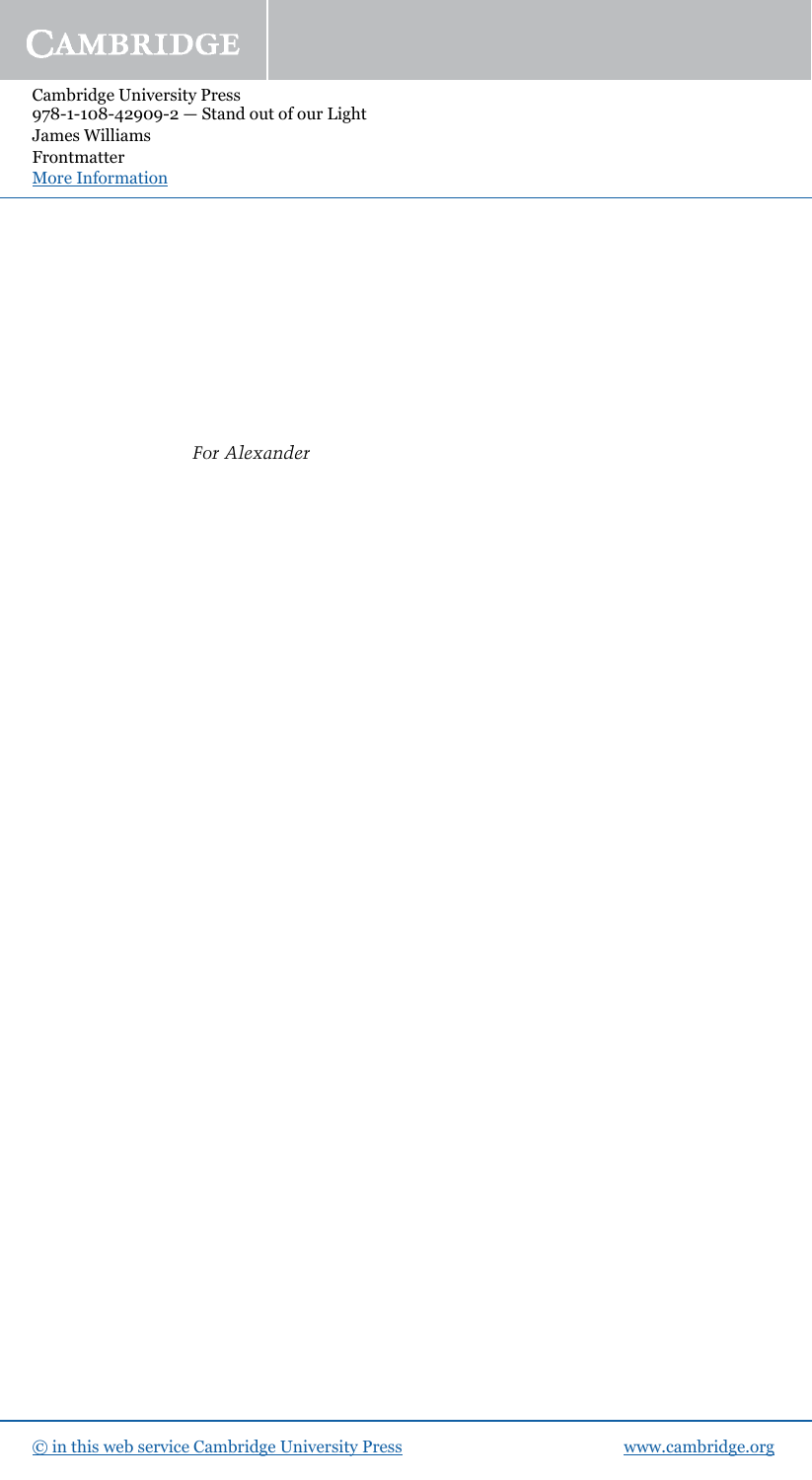Cambridge University Press 978-1-108-42909-2 — Stand out of our Light James Williams Frontmatter [More Information](www.cambridge.org/9781108429092)

It is disgraceful to be unable to use our good things.

Aristotle, *Politics*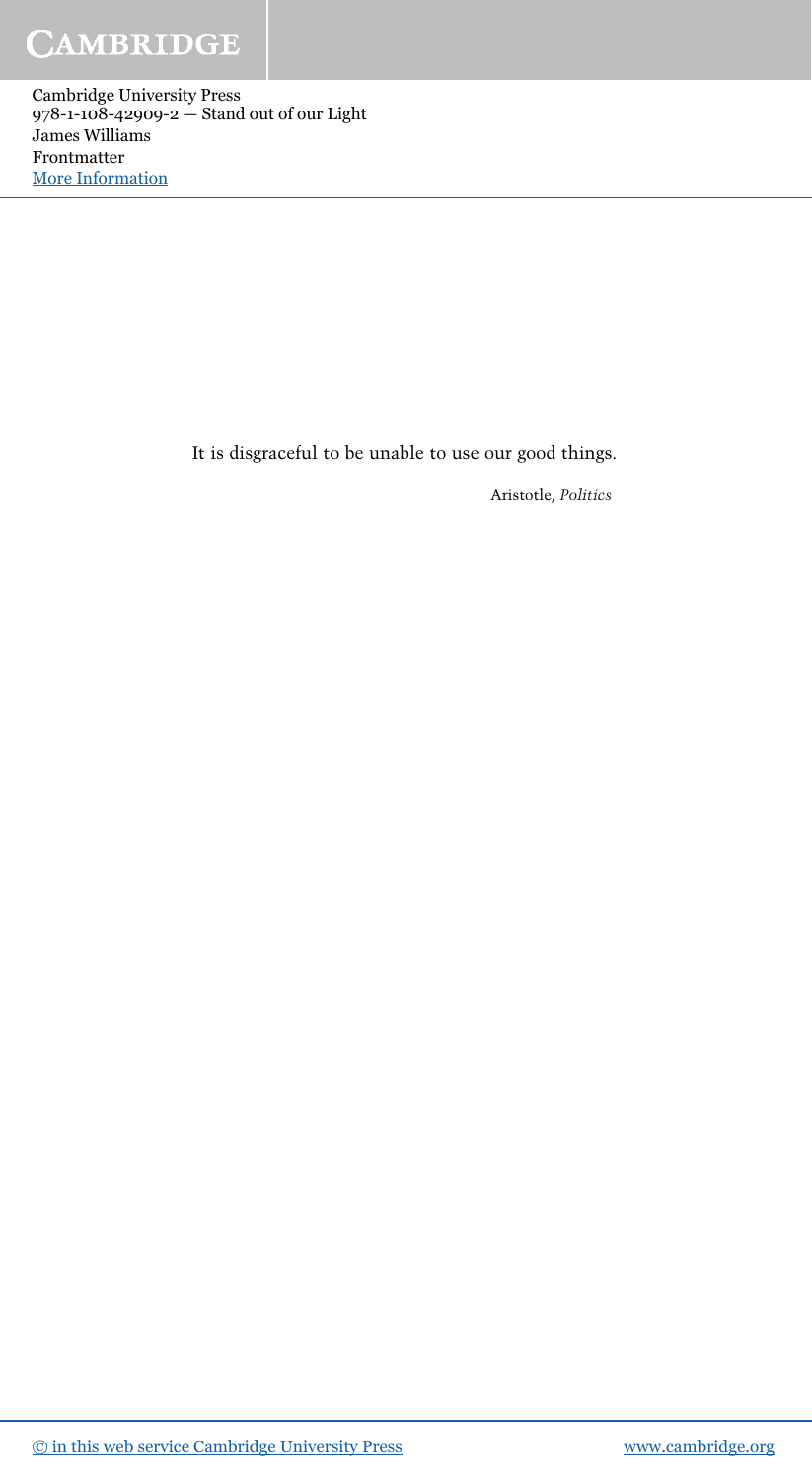#### Contents

|              | Preface                                                                                                                                                 | page xi |
|--------------|---------------------------------------------------------------------------------------------------------------------------------------------------------|---------|
|              | About the Nine Dots Prize                                                                                                                               | xiv     |
| $\mathbf{1}$ | Philosophy for Trolls<br>Alexander the Great visits Diogenes of Sinope,<br>a cranky philosopher. Alexander makes a<br>surprise offer. Diogenes replies. | 1       |
|              | DISTRACTION BY DESIGN<br>L                                                                                                                              | 5       |
| 2            | The Faulty GPS<br>In which the author encounters new armies of<br>deep distraction.                                                                     | 7       |
| 3            | The Age of Attention<br>Information abundance produces attention scarcity.<br>The world turns inside out.                                               | 12      |
| 4            | Bring your own Boundaries<br>Digital technologies privilege our impulses over our<br>intentions, creating new challenges of self-regulation.            | 17      |
| 5            | Empires of the Mind<br>A vast infrastructure of intelligent persuasion emerges<br>under our feet. It wants our attention; it is not on our side.        | 26      |
|              | CLICKS AGAINST HUMANITY<br>H                                                                                                                            | 41      |
| 6            | The Citizen is the Product<br>At risk is not merely our "attention" narrowly defined,<br>but the human will – the basis of political authority.         | 43      |

ix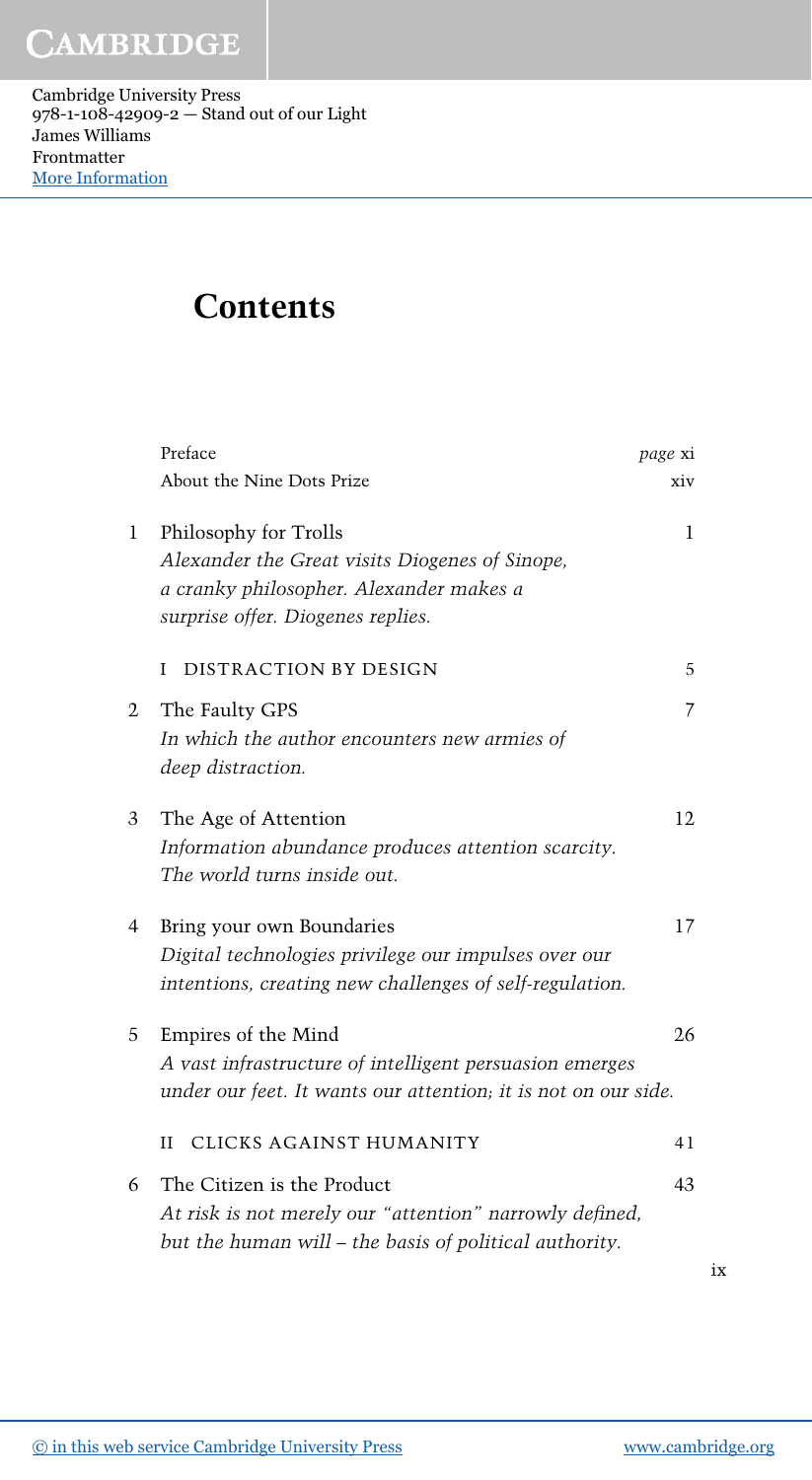#### X TABLE OF CONTENTS

|  | 7 The Spotlight<br>Redirection of thought and action in the moment.<br>The usual suspects of distraction.                                   | 50  |
|--|---------------------------------------------------------------------------------------------------------------------------------------------|-----|
|  | 8 The Starlight<br>The frustration of being over time. Adversarial design that<br>militates against our pursuit of higher goals and values. | 55  |
|  | 9 The Daylight<br>The erosion of fundamental capacities necessary for<br>navigating human life. The ground underfoot gives way.             | 68  |
|  | Ш<br>FREEDOM OF ATTENTION                                                                                                                   | 85  |
|  | 10 The Ground of First Struggle<br>Rejecting attentional serfdom may be the defining<br>moral and political task of our time.               | 87  |
|  | 11 The Monster and the Bank<br>In which pitfalls are sidestepped and misconceptions<br>are cleared.                                         | 97  |
|  | 12 Marginal People on Marginal Time<br>Visions of rebellion and reform. A hand-drawn map<br>to a place no one has ever been.                | 106 |
|  | 13 The Brightest Heaven of Invention<br>The music swells, the rocket lifts. A new light appears<br>in the sky.                              | 125 |
|  | Acknowledgments                                                                                                                             | 129 |
|  | Further Reading                                                                                                                             | 131 |
|  | Index                                                                                                                                       | 132 |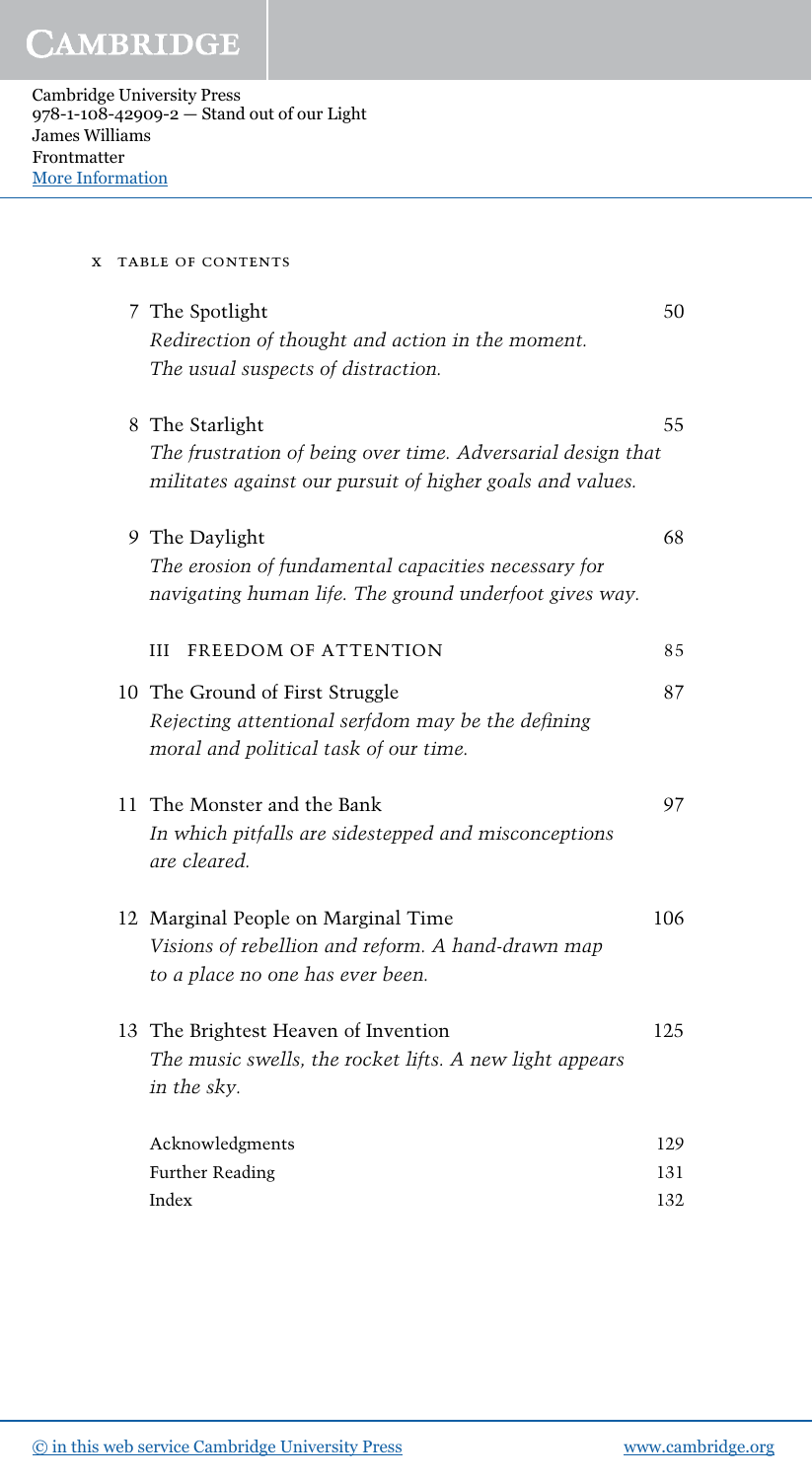### **Preface**

In order to do anything that matters, we must first be able to give attention to the things that matter. Doing so has never been easy, but lately it's become harder in new and surprising ways.

While we weren't watching, a next generation threat to human freedom materialized right in front of our noses. We didn't notice it because it came in forms that were already familiar to us. It came bearing gifts of information, historically a scarce and valuable resource, but delivered them in such abundance, and with such velocity, that these gifts became a mountain of burdens. Most disarming of all, it came to us with the promise that it was *on our side*: that it was designed to help us navigate our lives in the ways *we* want them to go.

Yet these little wondrous machines, for all their potential, have not been entirely on our side. Rather than supporting our *in*tentions, they have largely sought to grab and keep our *a*ttention. In their cutthroat competition against one another for the increasingly scarce prize of "persuading" us – of shaping our thoughts and actions in accordance with their predefined goals – they have been forced to resort to the cheapest, pettiest tricks in the book, appealing to the lowest parts of us, to the lesser selves that our higher natures perennially struggle to overcome. Furthermore, they now deploy in the service of this attentional capture and exploitation the most intelligent systems of computation the world has ever seen.

For too long, we've minimized the threats of this intelligent, adversarial persuasion as mere "distraction," or minor annoyance. In the short term, these challenges can indeed frustrate our ability to do the things we want to do. In the longer term, however, they can make it harder for us to live the lives we want to live, or, even worse, undermine fundamental capacities such as reflection and

xi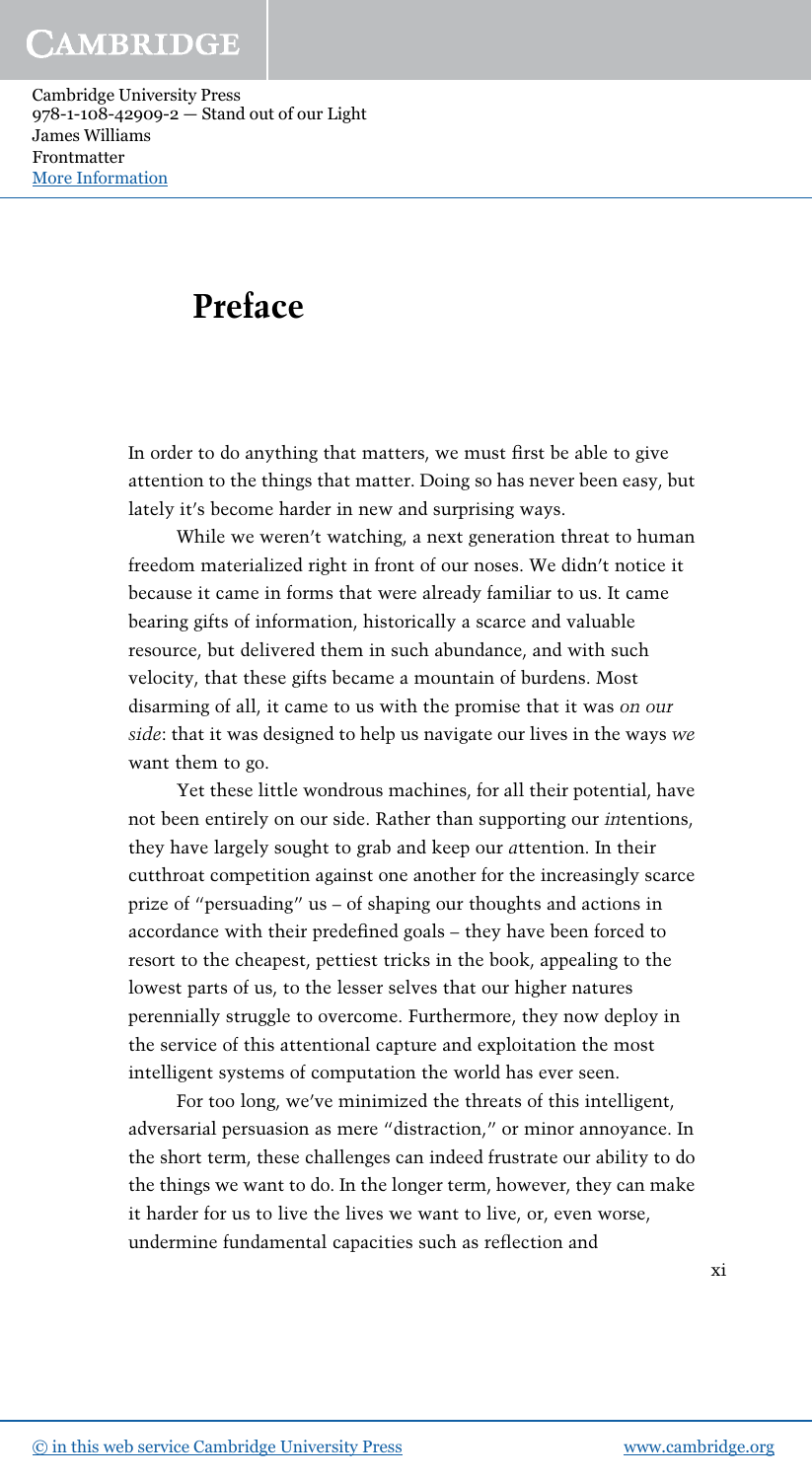Cambridge University Press 978-1-108-42909-2 — Stand out of our Light James Williams Frontmatter [More Information](www.cambridge.org/9781108429092)

#### xii

self-regulation, making it harder, in the words of philosopher Harry Frankfurt, to "want what we want to want." Seen in this light, these new attentional adversaries threaten not only the success but even the integrity of the human will, at both individual and collective levels.

Some threats to freedom we recognize immediately; others take time to reveal themselves for what they are. In the case of this intelligent, adversarial persuasion that increasingly pervades human life, the process of recognition is only beginning. The threats, by contrast – the infrastructures and incentives that underlie their operation – are now quite mature and deeply entrenched. As a result, it may be too late to bring these adversarial systems onto our side. They may now be too embedded in our lives to extricate. I do not believe this to be the case myself – the situation is not entirely hopeless – but the gate to salvation is narrow, and closing quickly.

I used to think there were no great political struggles left. The truly epic defenses of freedom, I thought, had already been fought and won by generations greater than my own, leaving to my time only the task of dutifully administering our hard-earned political inheritance.

How wrong I was. The liberation of human attention may be the defining moral and political struggle of our time. Its success is prerequisite for the success of virtually all other struggles. We therefore have an obligation to rewire this system of intelligent, adversarial persuasion before it rewires us. Doing so requires hacking together new ways of talking and thinking about the problem, as well as summoning the courage necessary for advancing on it in inconvenient and unpopular ways.

In the short space of this book, my aim is to calibrate the compass for this effort rather than draw up any detailed maps. I'll have more questions than answers; this will be more exploration than argument. Read this as an unfolding of intuitions, a quest for the right words. Ralph Waldo Emerson wrote, "sometimes a scream is better than a thesis." This will be a bit of both.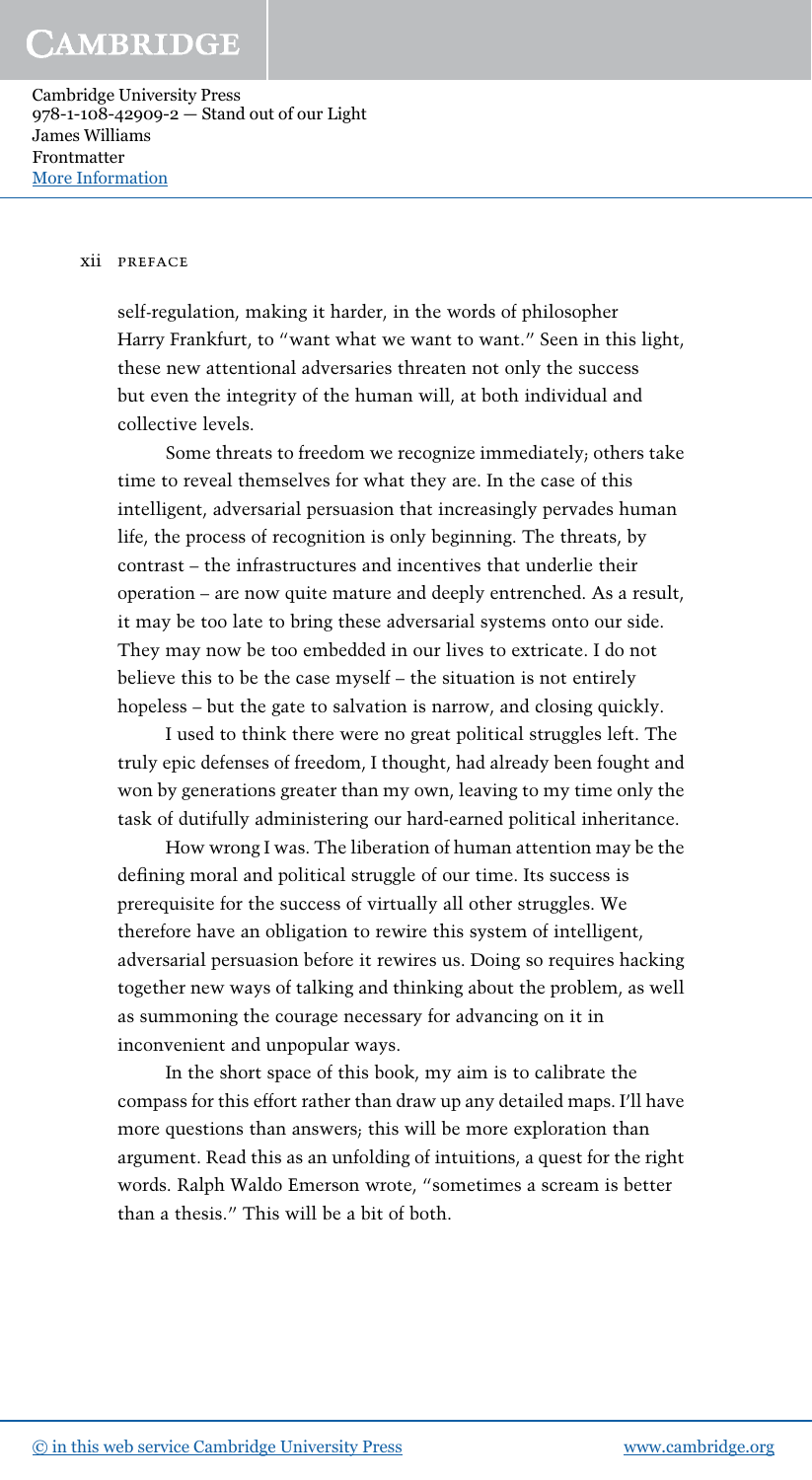Cambridge University Press 978-1-108-42909-2 — Stand out of our Light James Williams Frontmatter [More Information](www.cambridge.org/9781108429092)

#### PREFACE xiii

The brief, yet full, time during which I have written this book would not have been possible without the extraordinary generosity and foresight of the Kadas Prize Foundation, Cambridge University Press, the Centre for Research in the Arts, Social Sciences and Humanities (CRASSH) at the University of Cambridge, and the superhuman efforts of the Nine Dots Prize staff and board. This privilege is only compounded by the fact that it serves to inaugurate what will no doubt be a series of similar efforts to come. My hope is that the present effort proves worthy of the generosity of their, and your, attention.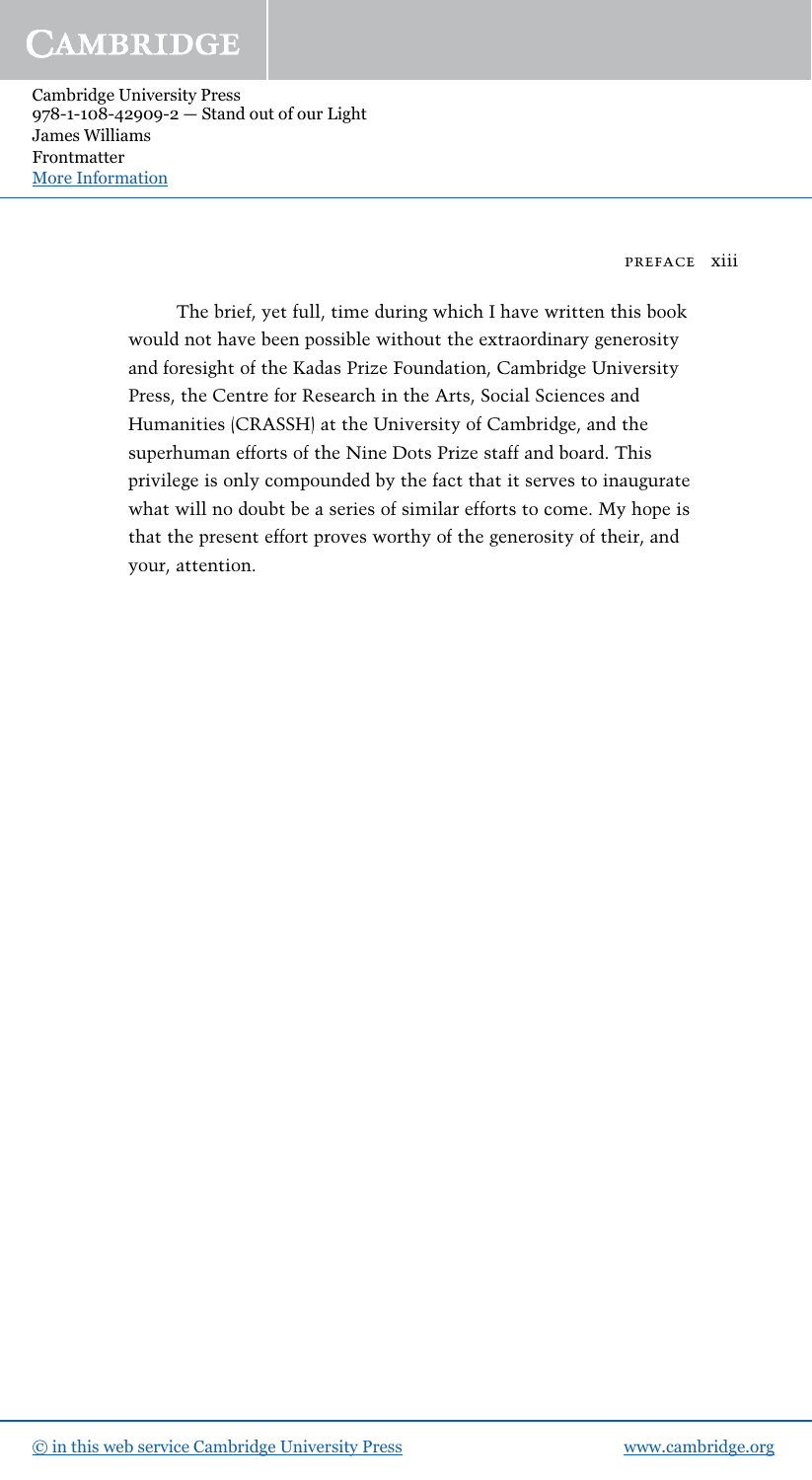## About the Nine Dots Prize

The Nine Dots Prize was established to promote innovative thinking on tackling problems facing the modern world. Its name, which comes from the lateral-thinking nine dots puzzle, explains what we were hoping would result – outside-of-the-box methods of approaching and addressing the big issues of the day.

A new question will be posed by the Prize every other year. In 2016, the inaugural year of the Prize, we asked the question 'Are digital technologies making politics impossible?'

The competition was uniquely exciting in that it was judged anonymously; the Board was tasked with selecting a winner based on their 3,000-word response alone. All we knew about the entrants was that they were committed to developing their ideas into a full-length book, were they to be chosen as the Prize winner. We had no idea whether we were reading the proposal of a teacher, a novelist, a professor, a mechanic, a shop assistant or a lawyer, which meant that new voices and experienced authors would be considered alongside one another and the strongest ideas and ability to express them would win out.

We were thrilled to receive over 700 applications, and even more so post-judging when we discovered that our dreams of casting the net far and wide for fresh thinking had been realised. Entrants came from all four corners of the world, making this a truly international venture, and worked in professions as diverse as engineering, healthcare, media, defence, community activism and business consultancy.

Of these several hundred proposals there were many that the Board felt would make compelling books, but one stood above the rest. We're delighted to have discovered a new voice in James Williams, a previously unpublished individual who has drawn on